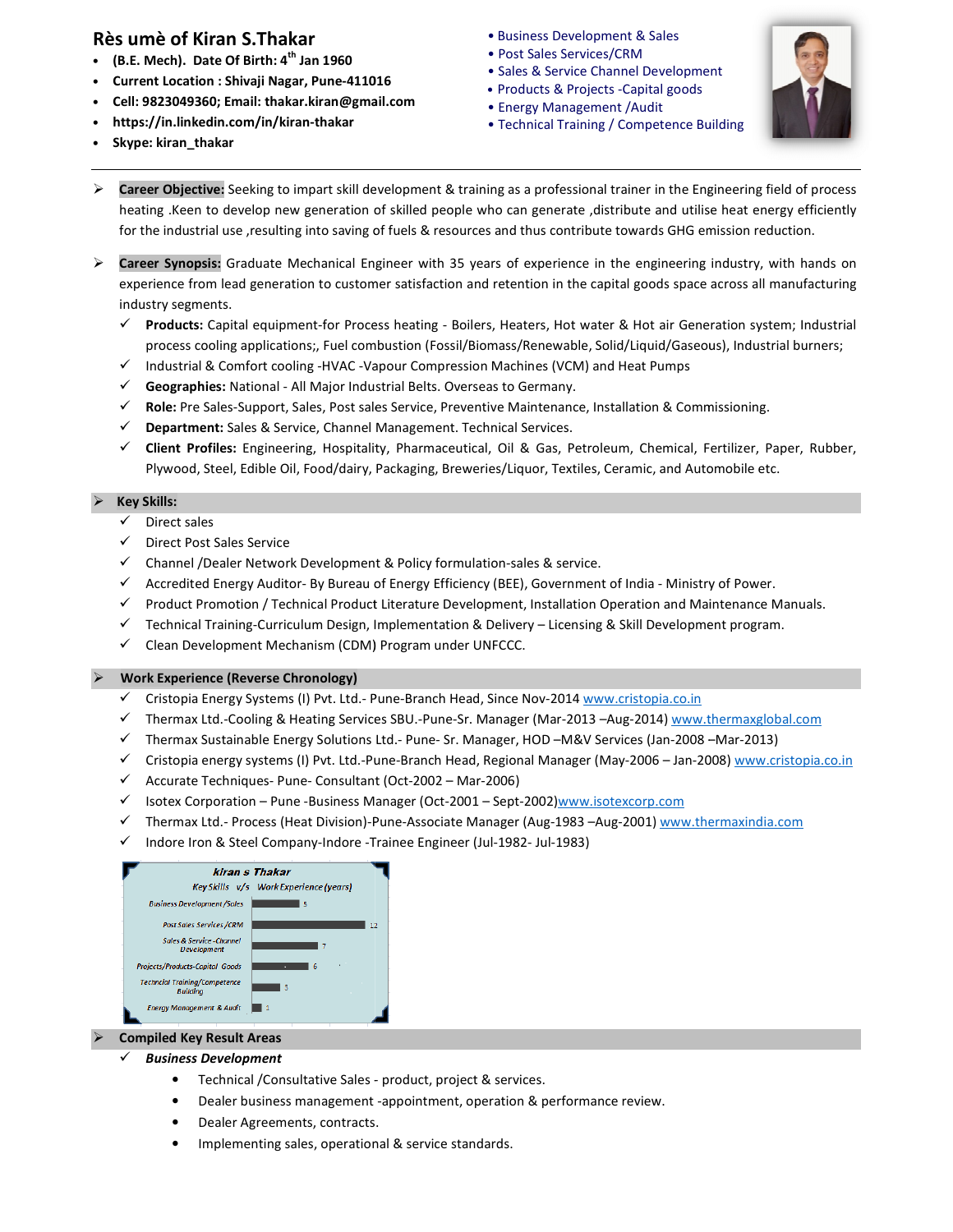- Prepared policies for the company's dealers, service policy manual.
- Technical Training/ Licensing.
- Process implementation for tracking customer's satisfaction.

## Major Work Experience

- At Cristopia Energy Systems India Pvt. Ltd: (Joint Venture with CIAT, France): Total 3 years 6 months
- Branch Head Nov 2014 to Sept 2016 1.10
- Branch Head Regional Manager, May 2006- Jan 2008 1.8+
	- o Accountable for total revenue Generation of through Sales of Comfort Cooling / Air conditioning Vapour Compression Machines with Low side & high side project work of HVAC system.
	- o Established Regional office sales & service Operation and Management-at PUNE for Maharashtra & Goa.
	- o Responsible for handling the HVAC Business Development- Sales Direct/OEM/Corporate/Dealer sales.

At Thermax Ltd (Process Heat Division, Sustainable Energy Solutions, Heating& Cooling Services): Total - 24 years 7 months

- Heating & Cooling Services, Pune ,Senior Manager, Mar 2013–Aug 2014
	- o Standardization & Preparation of technical Product & Project manuals for fuel oil/gas /solid fuel fired Package boilers, Hot water & Hot air generators, Thermic fluid heaters and Accessories.
- Thermax Sustainable Energy Solutions -Project management , Senior Manager–M&V Services -Jan 2008-Mar 2013
	- $\circ$  Development of the Clean Development Mechanism (CDM) Program of Activities (PoA) validation & registration under United Nation Frame Work Convention on Climate Change (UNFCCC), HQ-Bonn, Germany, with a technical team of 15
	- o Inclusion of CDM project activities (CPAs) for generation of Certified emissions reduction (Carbon Credits)
	- o Managed over all CDM project Activity (CPA) management under the PoA, which includes Site project execution, Project tracking, Periodic reviews, Project site validation, M&V order execution, Project inclusion and verification.
- Process Heat Division- Associate manager-Service Channel, Pune–National role, Nov 1996 –Aug 2001
	- o Accountable for country level post sales services through channel net work- for capital goods, CRM.
	- o Responsible for efficiently handling the daily Customer Complaint Resolution & Management, at national Level.
	- o Prepared & Implemented "Service Franchise Policy" Across India for Network of 60 Service Franchisee organizations.

## Process Heat Division- Associate manager-Service, Bhopal–Regional role, Aug 1983–Nov1996

- o Responsible for Site Engineering projects of process heating equipment, system accessories Like, Flue gas & chimneys, Fuel & Ash handling, feed water, pumps, Air & Flue gas Fans, Air pollution control, Pipelines-fuel, water, steam, thermic fluid, electrical-system, Furnaces.
- o Accountable for regional level Post sales services- for capital Goods & CRM.

# $\mathbf{\hat{P}}$  Managed Regional post sales services of all types of ;

- Packaged steam boilers (50 kg to 20 TPH), & Thermic fluid hot air and hot water generators (0.05 Million to 3.5million Kcal/hr) & its accessories.
- Fuels solid / liquid / gas, variety of solid fuels-biomass, coal, lignite, fuel oils & gas fuels, etc.
- Various types of Conventional / FBC furnaces & Industrial burners.

# Achievements

- Managed Thermax customer base of 465 in the largest region of central India for post sales services.
- Prepared & implemented "Service Franchise Policy" document, across India for network of 60 service franchisee organisations in India. Business of Rs 230 Million with 20% rise every year till 2001.
- $\checkmark$  Completed more than 50 Technical Product & system manuals within a short span of a year.
- Registered First Industrial CDM PoA in the world.
- 100% success rate of all 30 renewable fuel -CDM Project Activity (CPA) inclusion, with generation of 1, 60,000 CERs till date and for CPA Verification and issuance of CERs (or Carbon Credits).

## Accurate Techniques, Pune, Consultant to Thermax Ltd. Oct 2002-Mar2006: Total - 3 years 5 months

- o Energy audits for Industries
- o As a consultant-Managed Licensing Training Programs (3 Levels) for the service channel's engineers- Assessment of Training needs, Curriculum Designing, Technical training & Program management. Work Level Licenses were awarded by Thermax for competency development for the dealer engineers to handle

specified dealer range products of Thermax.

 $\Leftrightarrow$  Achievements

- Trained more than 250 Thermax Sales Service engineers ,service dealer engineers & technicians from year 2003 to 2006 on products, site installation, commissioning, trouble-shooting, Steam/Heat applications of packaged steam boilers / thermic fluid heaters/hot air/water generators on various fuels like coal, biomass, liquid and gas.